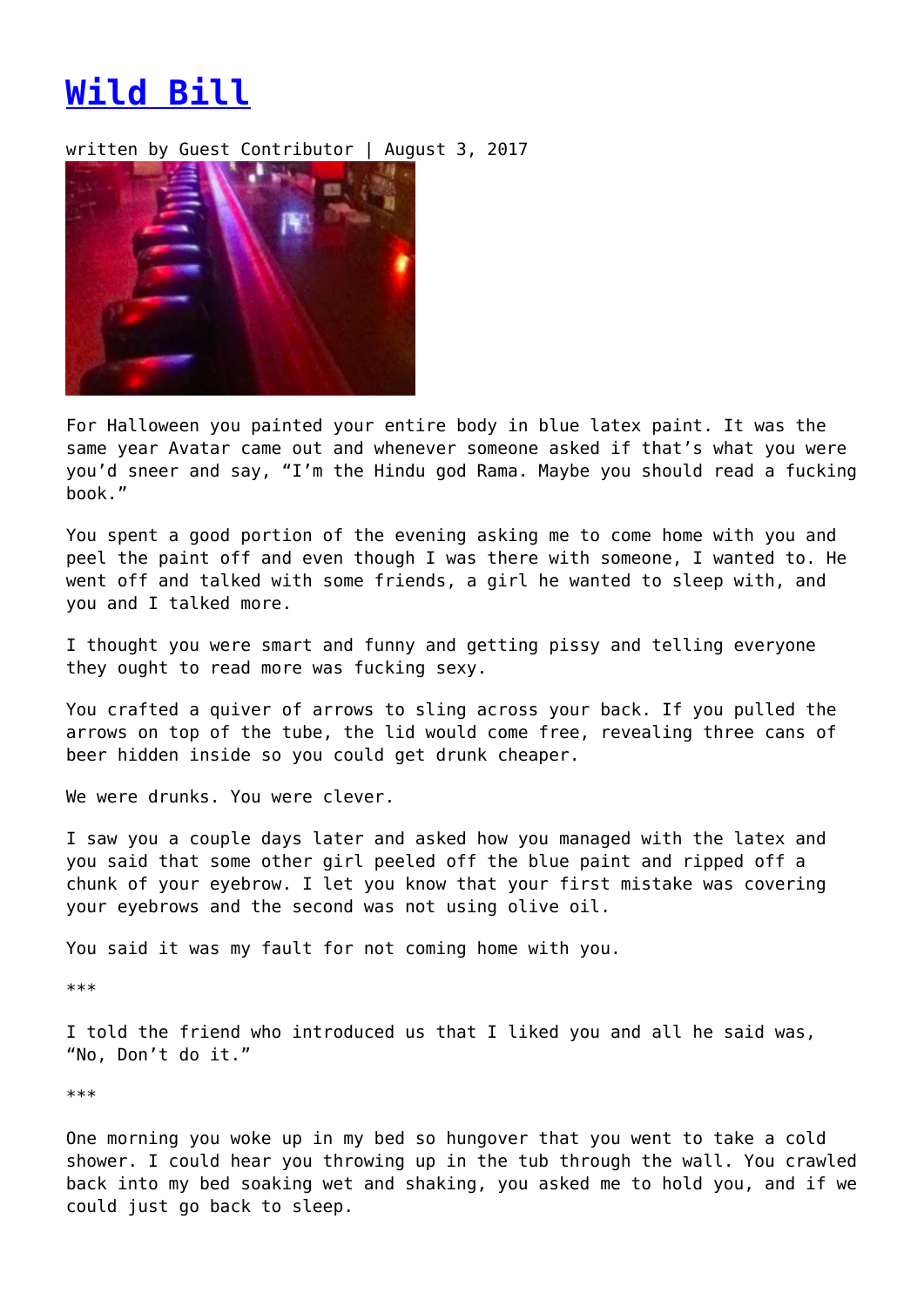You woke up embarrassed at the fact that you were wrecked in the morning.

But we still went day drinking.

\*\*\*

Another Halloween you dressed as a cowboy and it was less effort because all you had to do was wear your own frequently worn western shirt, a cowboy hat and a holster in which you carried a real unloaded fancy revolver. I thought you must already fancy yourself some sort of cowboy, with a portrait of John Wayne tattooed on your chest, where I'd rest my head, and a revolver inked on your rib cage.

You got sloppy drunk and hit that mean place you sometimes did. You kept sidling up next to me at the bar and saying we would be going home together. You took your revolver and shoved it up my skirt and got it tangled in my fishnets. I was sitting with a friend you had previously hooked up with and we both decided neither of us would leave with you.

By the end of the night I decided I wanted to. Even though I knew sex wasn't an option because you were too drunk and in that place where you became the mean version of you that I didn't like much.

When we got outside you ran into your ex. A petite, ultra-Christian, blonde girl. You latched on to her side. You hugged her tight and glared at me like a defiant child. In my mind, you stuck your tongue out at me. I'm not sure that's what happened, but the tone of that moment dictates it wasn't entirely impossible.

\*\*\*

You'd tell me about the greatness of other women. "A girl like THAT" and "that's one I really fucked up with. I could have been with her" but never of my own greatness, which convinced me that maybe you didn't see it at all, except when you told me that you RSS'ed my blog and that I really ought to write more. But maybe I was reaching.

\*\*\*

Butter and Eggs Day I left work in the afternoon, drunk, and headed toward the BBQ our friend was having. I ran into you on the street and you smiled wide, grabbed me by the waist and pulled me into an alcove to make out without saying a word.

We made out on the stairs, against the wall, in a secret corridor. I had to use the bathroom and all the bars had done the traditional mandatory four o'clock shut down, so we went back to my work.

We locked the door behind us, turned on a single light in the basement retail space, and I rushed back to the bathroom. When I got back you met me in the dark, mouth first. You fucked me on the couch and kept looking toward the exit, because while no one could see us, they kept trying to open the door, unaware that the store was closed. Afterwards,you picked my underwear up off